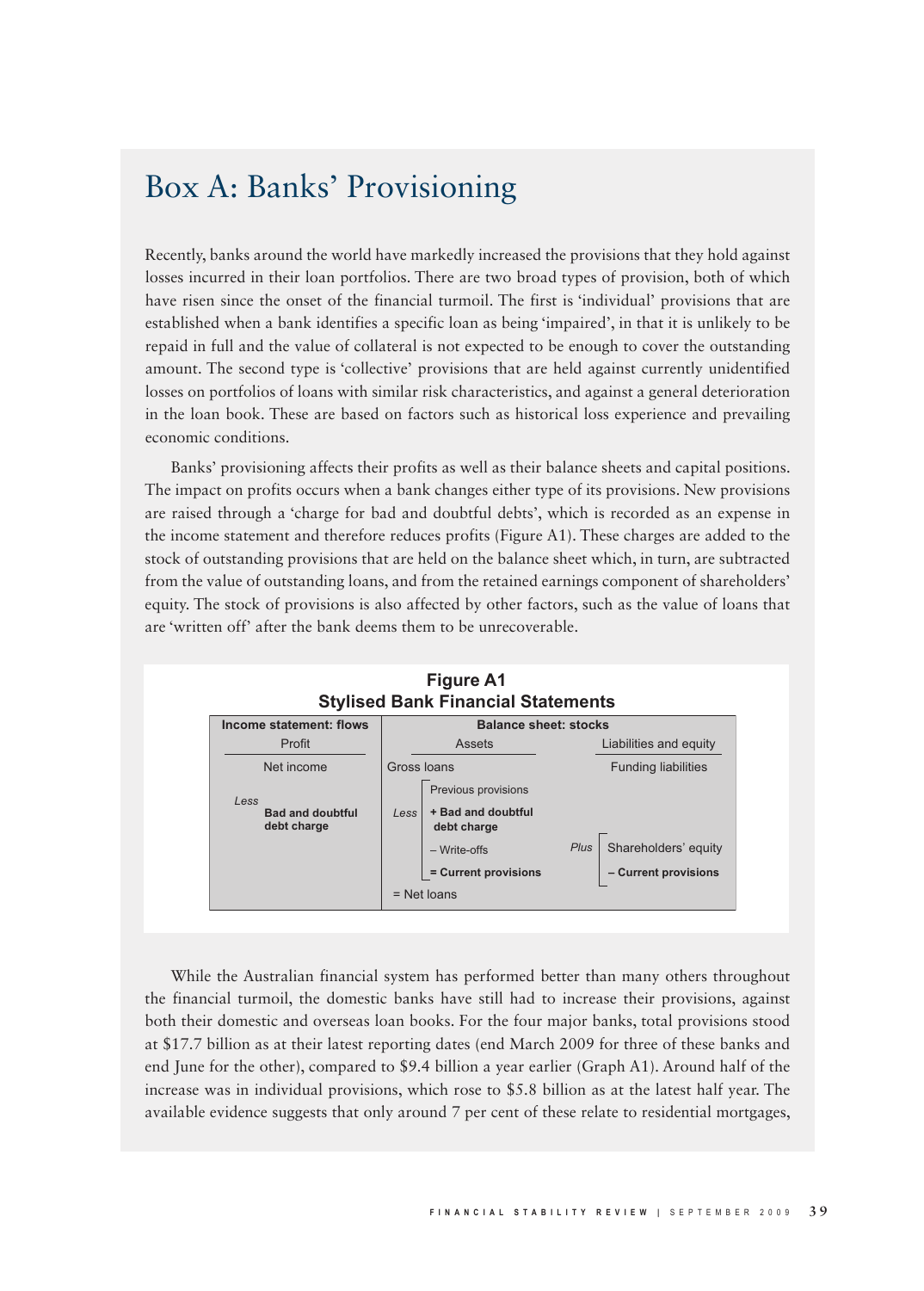



despite mortgages accounting for about 60 per cent of total (consolidated) lending. The rise in individual provisions against business loans was partly the result of the difficulties experienced by a small number of companies with complicated and/or highly leveraged business models that proved to be unsustainable when financial conditions deteriorated. It has also been due to a recent more-widespread rise in the number of businesses experiencing repayment difficulties as the economy has slowed.

There has been a similar-sized rise in collective provisions over the past year, which the major banks have largely attributed to weaker economic conditions in Australia and abroad. In this environment, the value of some types of collateral has declined and banks have lowered some of the internal credit ratings that they assign to customers, which has resulted in affected loans moving into pools with higher provisioning rates. As at the latest half year, the major banks' outstanding collective provisions stood at \$11.9 billion.

These recent developments have seen the ratio of total provisions to credit risk-weighted assets – a measure of provisioning coverage that adjusts for changes in the risk profile of banks' lending – rise to 1.6 per cent, compared to a low of around 0.7 per cent in 2007 (Graph A2). This is, however, still much lower than the ratio of 3.2 per cent recorded in the early 1990s recession when banks